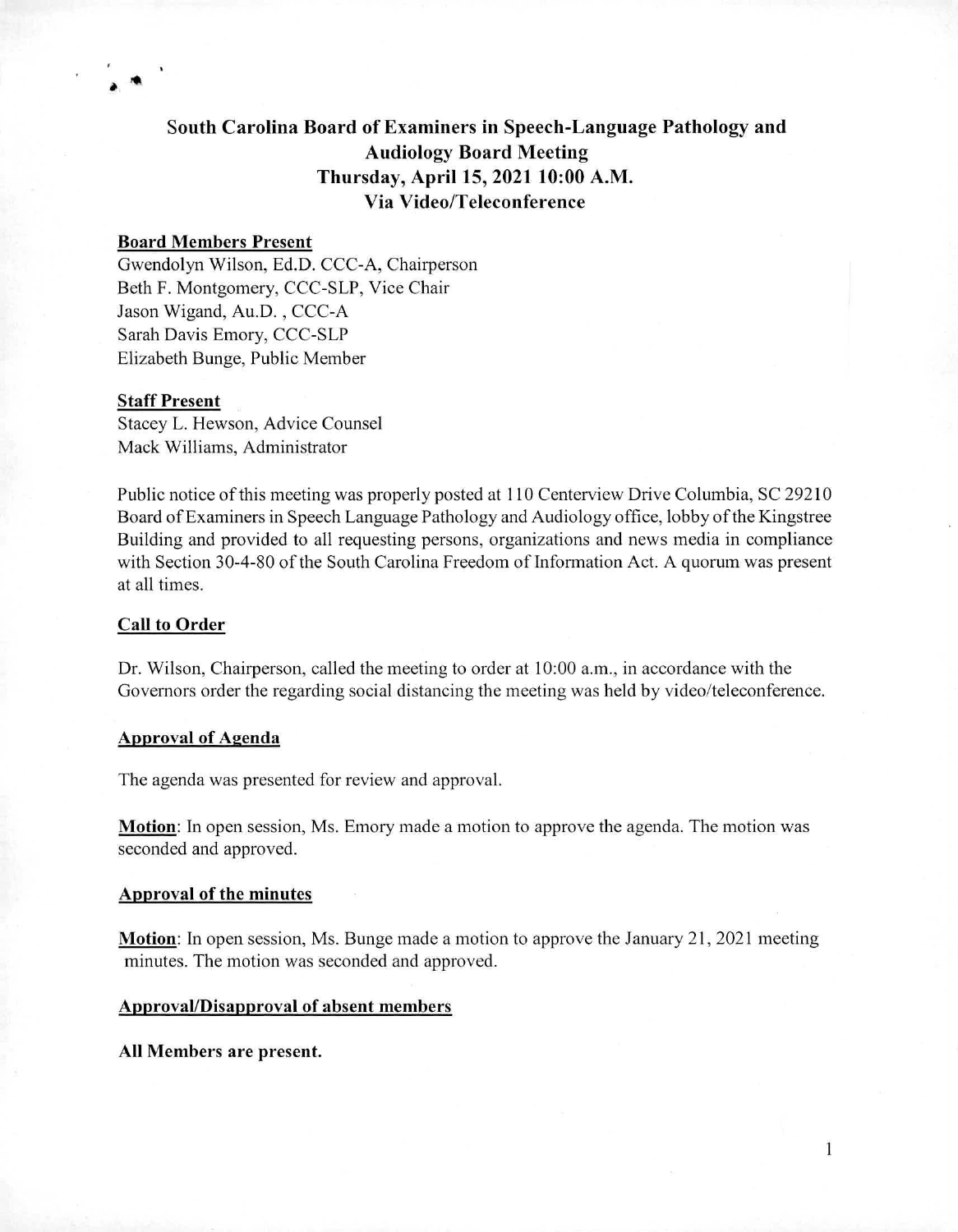# **Administrative Reports**

**Office of Investigations Report:** Mr. Hinson, Office of Investigations presented the OIE statistical report and training report to the board. The Board accepted the reports as information.

Mr. Hinson presented the IRC report to the Board. There are no cases to report at this time.

**Office of Disciplinary Counsel (ODC) Report:** Ms. Hayes Office of Disciplinary Council, presented the ODC statistical report to the board. The board accepted the report as information.

Ms. Hayes presented the audit report to the Board. There were twelve (12) cases recommended for dismissal.

**Motion:** In open session, Ms. Emory made a motion to accept the ODC recommendation for the twelve (12) cases. The motion was seconded and approved.

**Finance Report:** Mr. Williams presented the finance report to the Board. The Board accepted the report as information.

## **Application Hearing**

**Jonathan Witt:** Mr. Witt made a personal appearance before the Board by video conferencing and was not represented by legal counsel. The purpose of the hearing was to determine if a license to practice as a speech pathology assistant should be granted.

**Motion:** In open session, Ms. Bunge made a motion to go into executive session to receive legal advice from counsel regarding the case. The motion was seconded and approved.

**[Executive Session]** From 10:27 am — 10:34 am. No votes were taken during executive session.

**Motion:** In open session, Ms. Montgomery made a motion to come out of executive session. The motion was seconded and approved.

**Motion:** In open session, Ms. Bunge made a motion to grant the license to practice as a speech pathology assistant. The motion was seconded and approved.

#### **Discussion Items**

COVID 19 Emergency Guidelines: The Board discussed the COVID 19 Guidelines and decided to keep the guidelines in place until the state of emergency is lifted.

2